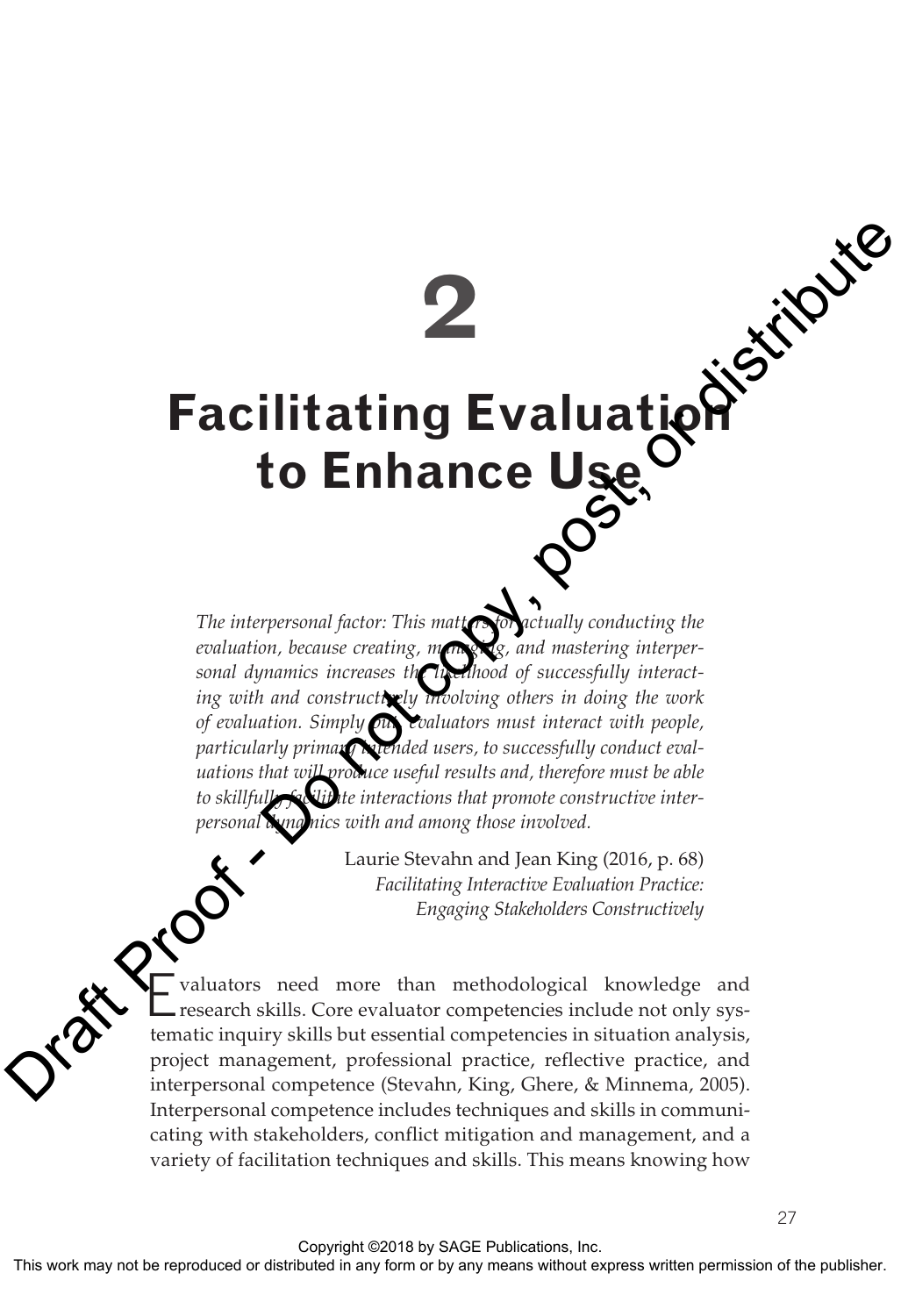to work with a variety of stakeholders in a variety of situations. This book takes up that challenge.

#### **EVALUATION FACILITATION**  $\bullet$

## **Integrating Generic Facilitation Competencies with Essential Evaluation Competencies**

In Chapter 1, I presented the niche of evaluation facilitation as special—and specialized—application of general facilitation skills. The International Association of Facilitators (IAF) has identified six core facilitator competencies. The American Evaluation Association (AEA) has identified essential evaluator competencies. Exhibit 2.1 presents these two sets of competencies side by side.

While the specific language used by the IAF and AEA differs, there are important similarities in emphasis. Both groups promote professionalism, having a solid knowledge foundation, demonstrating appropriate skills, engaging in situation analysis, being able to manage the work required for success, cultural sensitivity and inclusiveness, and interper-<br>sonal competence to establish meaning and appropriate relationships sonal competence to establish meaningful and appropriate relationships as a basis for effectively working with others. This chapter focuses on the overlap where facilitation support the work of evaluation and evaluators draw on, apply, and adapt facilitation knowledge, techniques, and skills. Let me begin with some evaluation facilitation scenarios. ■ EVALUATION PACILITATION<br>
Integrating Generic Facilitation Competencies<br>
with Essential Evaluation Competencies<br>
Frochard Frout Constantine effectively and the mixing constant associated<br>
International Association of E

### **EVALUATION FACILITATION SCENARIOS**  $\bullet$

Evaluation facilitators must have skills in group process, negotiact resolution, group problem-solving, and decision-making Below are seven examples of the situations evaluators can nter that require skilled facilitation.

- 1. Teachers, school administrators, parents, and state education officials disagree about whether an evaluation should include data about school climate. They also disagree about what school climate is. What will be included in the evaluation must be negotiated.
- 2. Nurses, clinic administrators, physicians, insurance company representatives, and federal health officials have quite different views about how much emphasis should be placed on prevention and where in the health system accountability rests for prevention

Copyright ©2018 by SAGE Publications, Inc.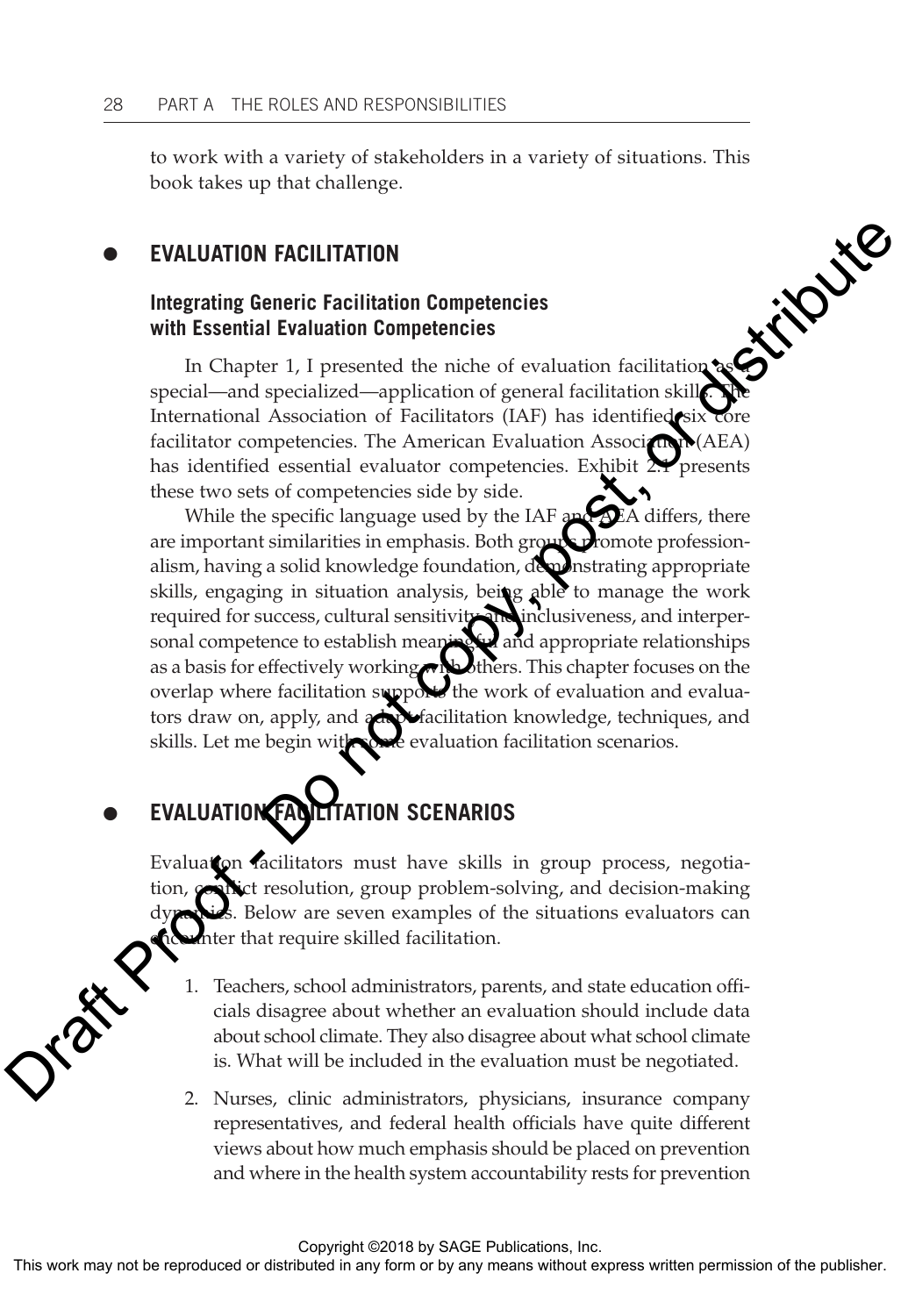| <b>Core Facilitator Competencies</b><br>(IAF, 2017)                                                                                                                                                                        |    | <b>Categories of Essential Evaluator</b><br>Competencies (AEA draft, 2017)                                                                                                                                       |
|----------------------------------------------------------------------------------------------------------------------------------------------------------------------------------------------------------------------------|----|------------------------------------------------------------------------------------------------------------------------------------------------------------------------------------------------------------------|
| 1. Create collaborative client<br>relationships: Develop working<br>partnerships; design and customize<br>applications to meet client needs;<br>manage multisession events<br>effectively.                                 |    | 1. Professional competence: focuses<br>on what makes evaluators distinct<br>as practicing professionals.<br>2. Methodological competence:<br>focuses on technical aspects<br>inquiry, such as framing questions, |
| 2. Plan appropriate group processes:<br>Select clear methods and processes;<br>prepare time and space to support<br>group process.                                                                                         |    | designing studies, sampling,<br>collecting and analysing data,<br>interpreting results, and reporting<br>findings.                                                                                               |
| 3. Create and sustain a participatory<br>environment: Demonstrate effective<br>participatory and interpersonal<br>communication skills; honor<br>and recognize diversity, ensuring                                         | 3. | Contextual competence: focuses<br>on understanding the unique<br>cil unstances and settings of<br>evaluations and their users/<br>stakeholders.                                                                  |
| inclusiveness; manage group<br>conflict; evoke group creativity.<br>4. Guide group to appropriate and<br>useful outcomes: Guide with<br>clear<br>methods and processes, facilitate<br>group self-awareness about its task; |    | Management competence: focuses<br>on logistics such as determining<br>and monitoring work plans,<br>time lines, resources, and other<br>components needed to complete<br>and deliver the study.                  |
| guide the group to consensus and<br>desired outcor<br>5. Build and maintain professional<br>knowledge: Maintain a base                                                                                                     |    | 5. Interpersonal competence: focuses<br>on human relations and social<br>interactions that ground evaluator<br>effectiveness.                                                                                    |
| wledge; know a range of<br>ciltation methods; maintain<br>ofessional standing.                                                                                                                                             |    | 6. Cultural competence: evaluator is<br>prepared to engage with diverse<br>segments of communities to                                                                                                            |
| Model positive professional<br>attitude: Practice self-assessment<br>and self-awareness; act with<br>integrity; trust group potential and<br>model neutrality.                                                             |    | include cultural and contextual<br>dimensions important to the<br>evaluation.                                                                                                                                    |

# **Exhibit 2.1** Comparison of Competencies for Facilitation and Evaluation

Evaluation Association, https://www.iaf-world.org/site/professional/core-competencies

Copyright ©2018 by SAGE Publications, Inc.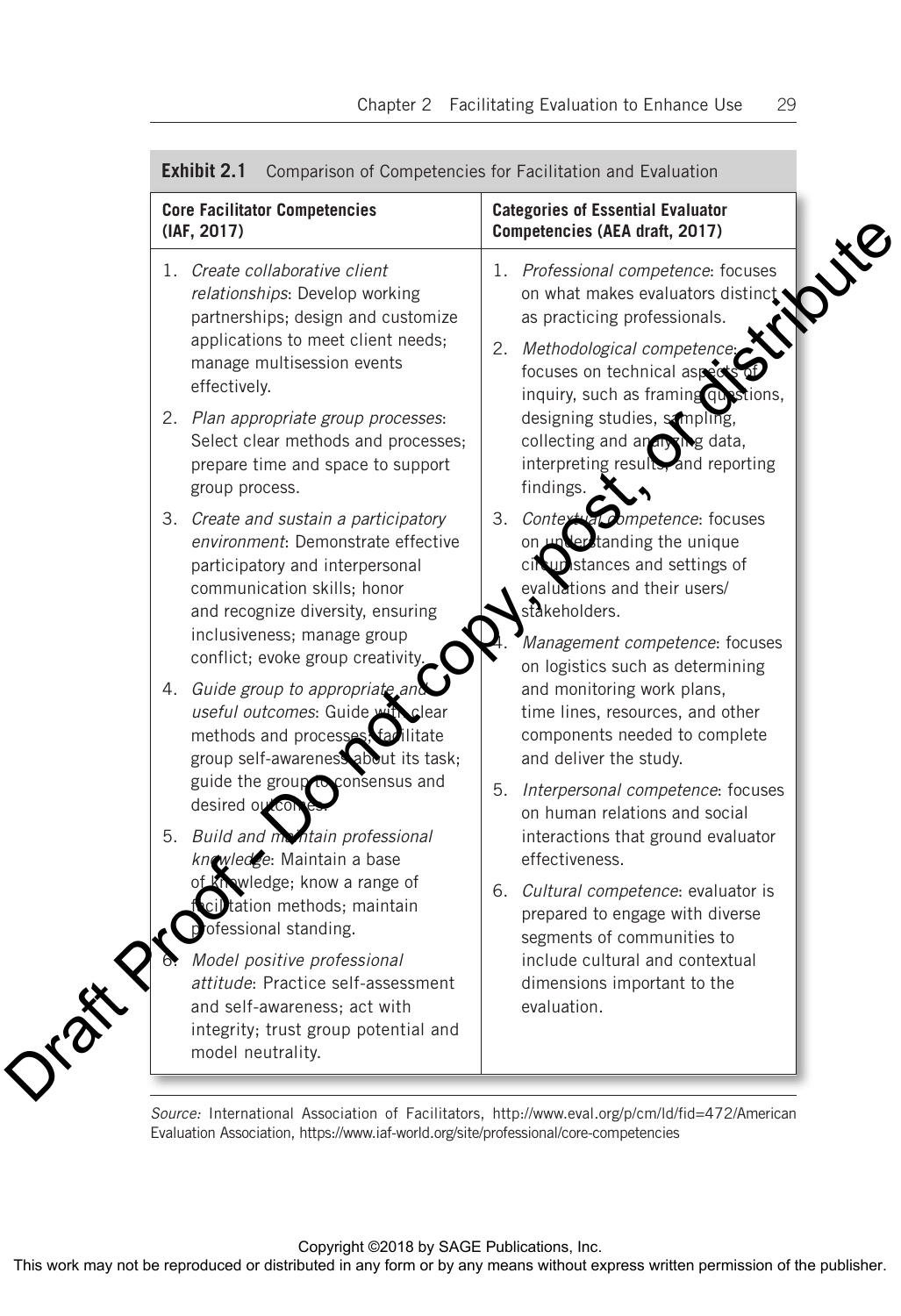outcomes. They also are in conflict about what prevention outcomes should be measured. Evaluation facilitation will require conflict resolution processes.

- 3. The program officer from the philanthropic foundation funding a developmental disabilities initiative is part of an evaluation task force that includes not-for-profit grantees, an advocacy organization that promotes the rights of people with disabilities, a university researcher with scholarly expertise in developmental disabilities, and the state administrator for disabservices. The researcher proposes an evaluation using domized controlled trial. The advocates insist on **consumer** choice and are adamantly opposed to randomization. The grantees are concerned that the foundation's objectives overpromise what can reasonably be accomplished and want to scale back the outcome targets. The state administrator is worried that the state will be expected to pick up the initiative if it is successful and doesn't see the state wing future funds to sustain such an initiative. Facilitating evaluation will involve finding common ground among these diverse perspectives to produce an evaluation designad agreed-upon measures. 3. The program of<br>iter from the philanthropic foundation funding a developmental disolution<br>is in partic in revaluation and the space of the space of the space of<br>equation that includes not-for-positic particles, an advoc
	- 4. A federal and state collaboration on reducing juvenile crime includes data management staff who use different systems with different codes. They are territorial about their own data system, and each wants the other to change forms and indicators to make the integrated system compatible with their own preferences. City, county, state, and federal data systems are incompatible. There are additional barriers to sharing data because of different data privacy procedures. And in designing new survey aimed at high school students, some want evennumbered scales (no midpoint) while others insist on oddnumbered scales. It's hard to tell how much this is a technical debate, how much is power dynamics, and how much is just good old personality conflict. For an evaluation to get done, these issues must be resolved without undermining the evaluation's credibility and utility.

5. The evaluation task force for a sustainable agricultural development project in Asia includes three small farmers, an agricultural extension agent, an agronomist, a soil scientist, a crop breeder, a hydrologist, an integrated pest management specialist, and a gender issues expert. They have differing views and definitions of sustainability, different priorities, and divergent areas of

Copyright ©2018 by SAGE Publications, Inc.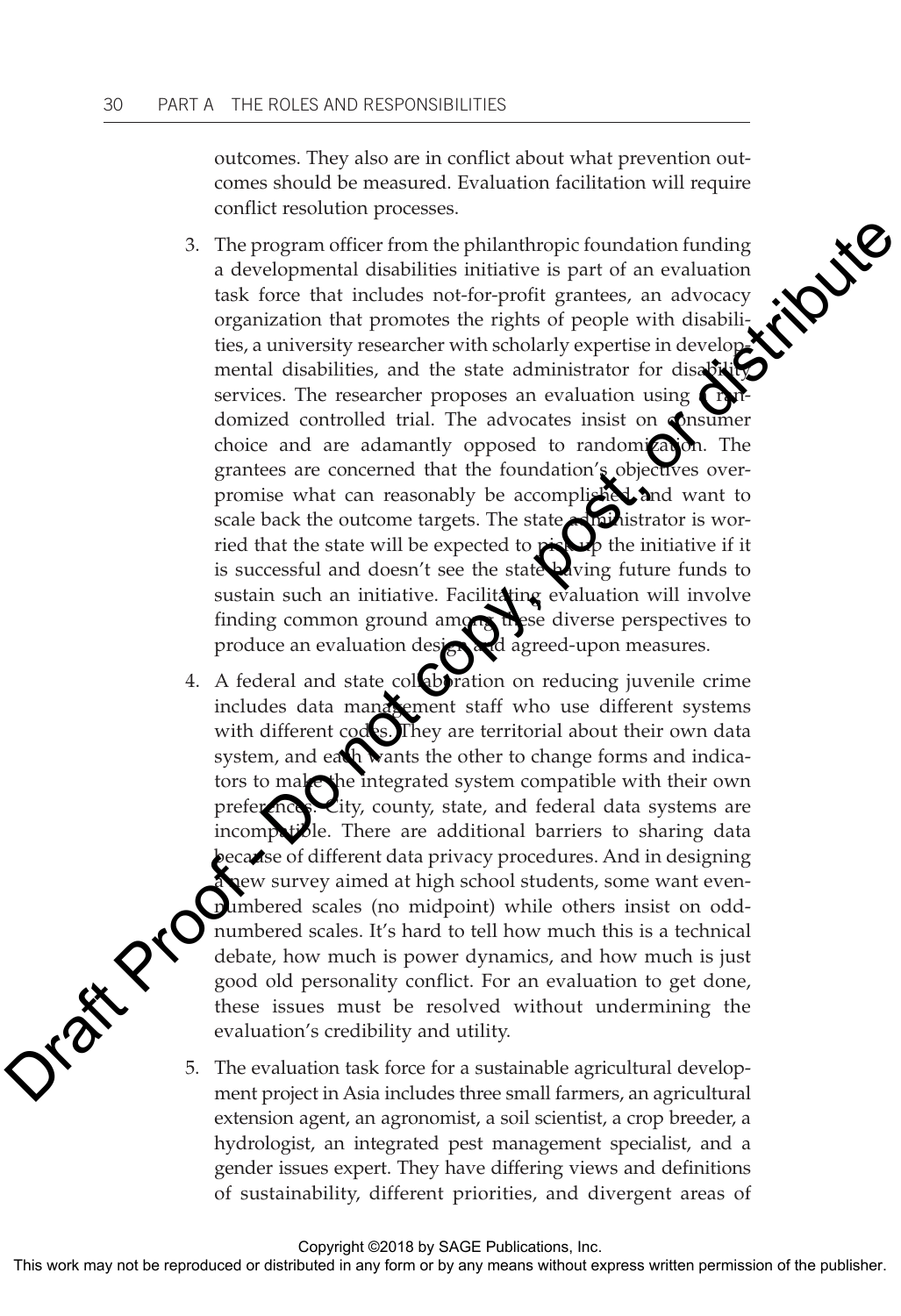expertise. Facilitating the evaluation will involve finding a way to incorporate these divergent views within an overall systems change framework.

- 6. A multicountry HIV/AIDS initiative in Africa involves a collaboration among nongovernmental organizations (NGOs), two major philanthropic foundations, the World Health Organization (WHO), health officials from participating countries, and community representatives. Each comes with their own accountability mandates from the organizations and constituencies represent. Those mandates differ in significant ways. The  $\overline{\text{r}}$ tive cannot get underway until the collaborating parties agree on evaluation indicators and accountability targets.
- 7. A community-based environmental initiative cludes an evaluation task force with environmental activists, private sector homebuilders, the city mayor's chief of **tan**, and the citizens' organization representing the community where the initiative will take place. All agree that the initiative is a good idea and badly needed, but they are suspicious of each other, have a long history of antagonism, and have very different priorities for the initiative. For the initiative to have any chance of succeeding, they need to agree on priority outcomes and what will constitute success or failure. These are ultimately evaluation issues, so the evaluator is asked to facilitate agreement to break the political and interpersonal logjam that has stopped the initiative from moving forwa



Copyright ©2018 by SAGE Publications, Inc.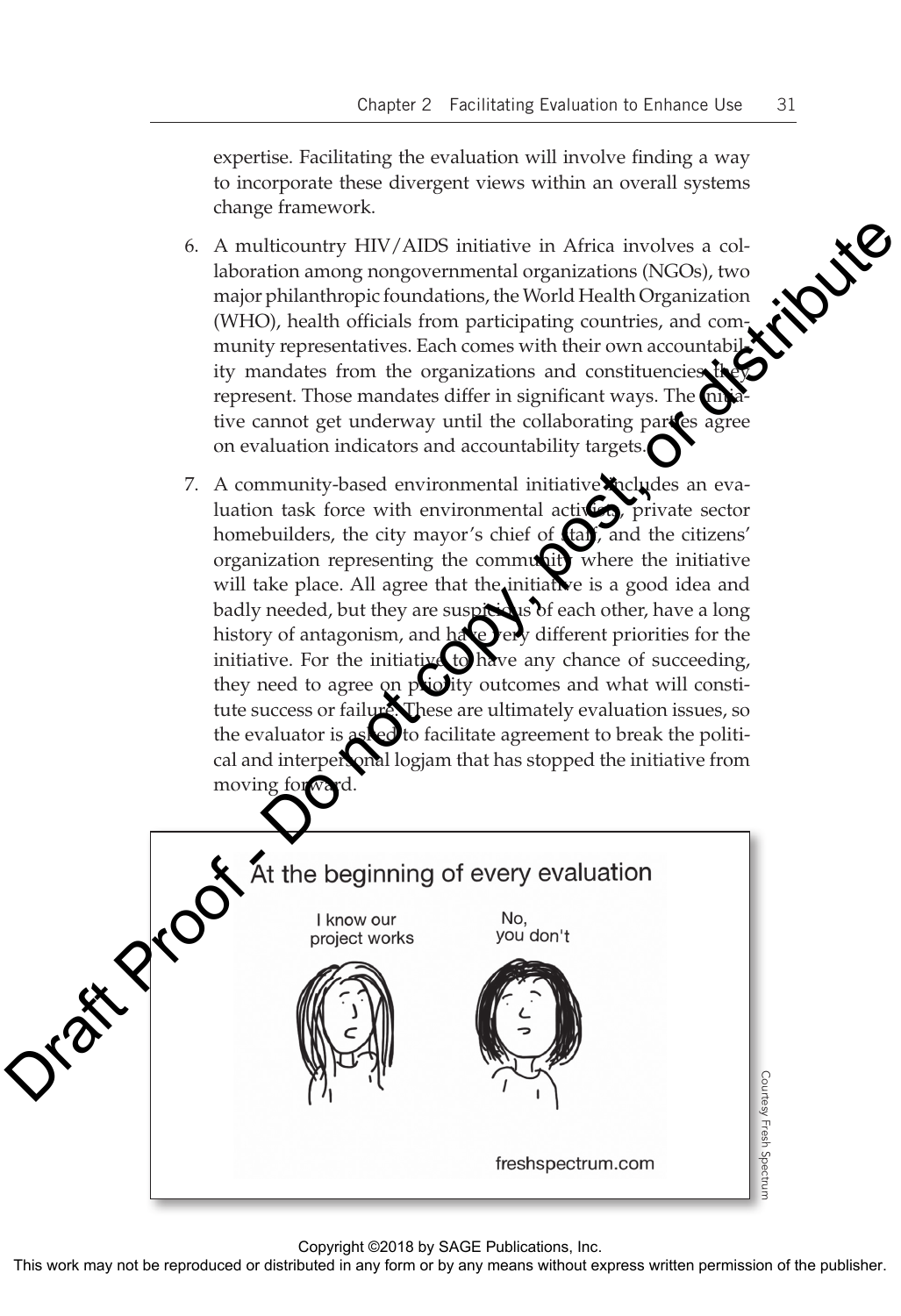Experienced evaluators will recognize these kinds of scenarios, all of which are real, and could easily add their own. It is precisely because of the challenges of dealing with such situations that many evaluators prefer to design and conduct the evaluation without direct stakeholder because of the challenges of dealing with such situations that many evaluators prefer to design and conduct the evaluation without direct stakeholder involvement. Why bother? Why go to all the trouble of trying to get these diverse people to agree? Why bother, indeed? The answer? Increased credibility, user buy-in and understanding, and, ultimately, use.

#### **VARIATIONS IN THE NEED FOR FACILITATION**  $\bullet$

Some evaluation approaches do not involve high-level facilitation skills because engagement with stakeholders is minimized. For example, in *responsive evaluation*, the "responsive evaluator" **interviews** various constituency representatives and diverse stakeholders to surface different views and concerns, then the evaluator designs an evaluation that she or he thinks appropriately addresses and is responsive to stakeholder concerns. The stakeholders are primarily sources of data and an audience for the evaluation, not real partners in the evaluation process. That, at least, has been the classic approach to responsive evaluation. evaluation principle to design and conduct the evaluation without direct material in the stateholder involvement. Why bother, why go to all the trouble of trying to get these diverse people to agree? Why bother, indeed? Th

In contrast, participatory and collaborative evaluation approaches involve a partnership between the evaluator and those who participate in the evaluation. Establishing a well-functioning evaluation partnership can be challenging in part because of underlying fears, bad past experiences with evaluation, resistance to reality testing, and cultural norms that undercut openness and questioning. Facilitating participatory processes adds layers of complexity to the already complex tasks of evaluation. Nor do all evaluators have the skills and temperament to successionly engage in and facilitate a participatory evaluation.

tionally, training of evaluators has focused foremost on methoical competence, assuming that methodological rigor is the primary determinant of evaluation credibility. But the evidence from studies of use (Patton, 2008) shows that contextual factors and evaluator characteristics interact with methodological criteria in determining an evaluation's credibility. How an evaluation is facilitated to support meaningful involvement of stakeholders and primary intended users affects those users' judgments about the evaluation's credibility and their behaviors with regard to use. Based on that fundamental premise, the overall framework for this book is facilitation to enhance evaluation credibility and use.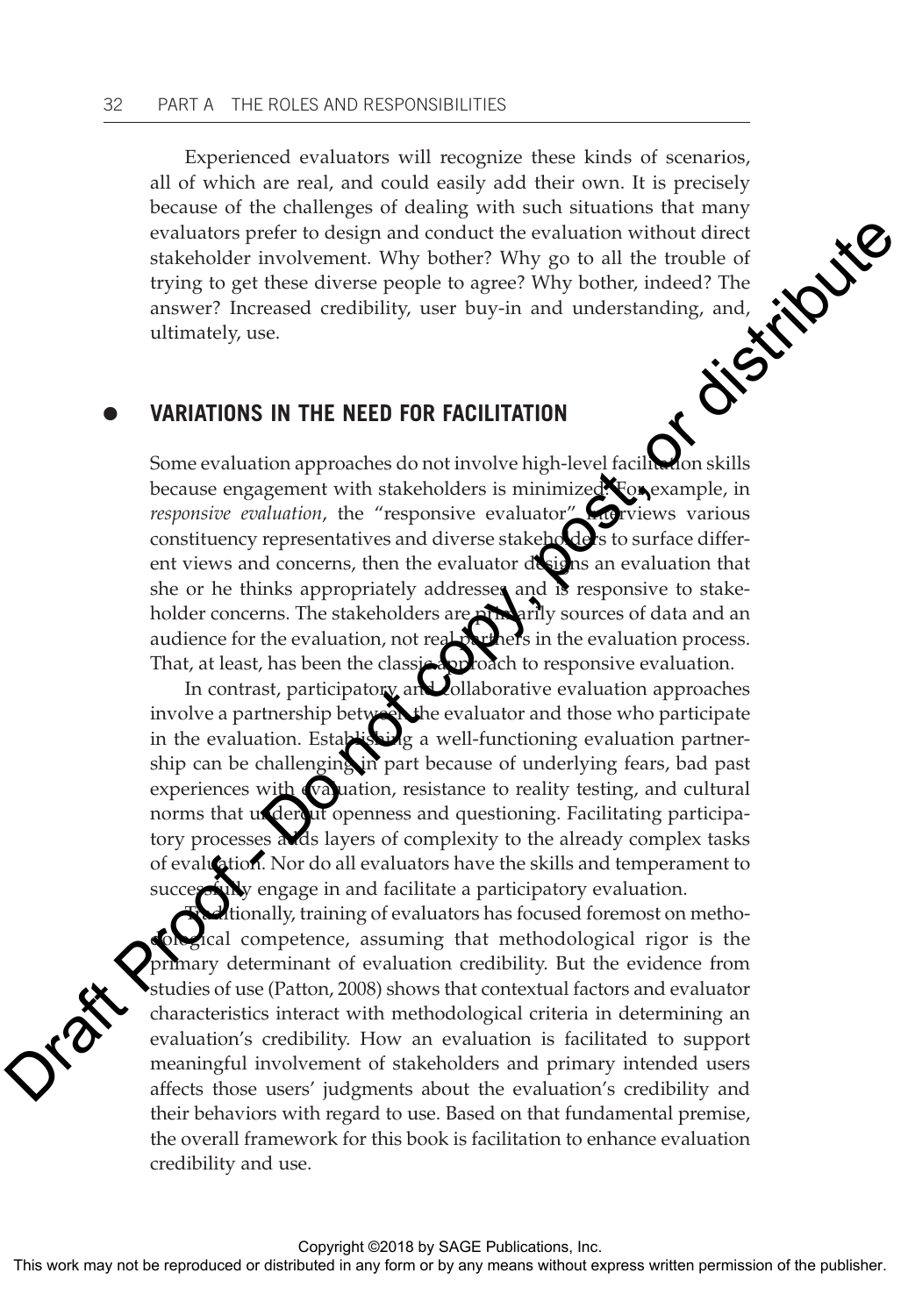#### **BEING ACTIVE, REACTIVE, INTERACTIVE, AND ADAPTIVE**  $\bullet$

I use the phrase *active, reactive, interactive, adaptive* to portray the nature of the consultative and facilitative interactions that go on between evaluators and intended users. The phrase is meant to be both descriptive and prescriptive. It describes how real-world decision making actually unfolds—act, react, interact, and adapt. Yet, it is also prescriptive in alerting evaluation facilitators to consciously and deliberately act, react, interact, and adapt in order to increase their effectiveness in working with stakeholders and intended evaluation users. This requires satility, flexibility, creativity, political astuteness, and responsive Exhibit 2.2 presents the responsibilities that flow from each element of this evaluation facilitation quartet of roles.

| this book.                             |                                                                      | Dire                                                                                                                                                                                                                                                                                                                                                                                                                                                                                                                                                                                                                                                                                                                                                                                                                                                                                                                                                                                                                                                                                                                                                                                                                                                                                                                                                                                                                |
|----------------------------------------|----------------------------------------------------------------------|---------------------------------------------------------------------------------------------------------------------------------------------------------------------------------------------------------------------------------------------------------------------------------------------------------------------------------------------------------------------------------------------------------------------------------------------------------------------------------------------------------------------------------------------------------------------------------------------------------------------------------------------------------------------------------------------------------------------------------------------------------------------------------------------------------------------------------------------------------------------------------------------------------------------------------------------------------------------------------------------------------------------------------------------------------------------------------------------------------------------------------------------------------------------------------------------------------------------------------------------------------------------------------------------------------------------------------------------------------------------------------------------------------------------|
| <b>Exhibit 2.2</b>                     |                                                                      |                                                                                                                                                                                                                                                                                                                                                                                                                                                                                                                                                                                                                                                                                                                                                                                                                                                                                                                                                                                                                                                                                                                                                                                                                                                                                                                                                                                                                     |
| <b>Facilitation</b><br>Responsibilitie |                                                                      |                                                                                                                                                                                                                                                                                                                                                                                                                                                                                                                                                                                                                                                                                                                                                                                                                                                                                                                                                                                                                                                                                                                                                                                                                                                                                                                                                                                                                     |
| 1. Being acrive<br>$\bullet$           | Identifying and getting to know primary intended users               |                                                                                                                                                                                                                                                                                                                                                                                                                                                                                                                                                                                                                                                                                                                                                                                                                                                                                                                                                                                                                                                                                                                                                                                                                                                                                                                                                                                                                     |
|                                        | Explaining the purpose of the group's work                           |                                                                                                                                                                                                                                                                                                                                                                                                                                                                                                                                                                                                                                                                                                                                                                                                                                                                                                                                                                                                                                                                                                                                                                                                                                                                                                                                                                                                                     |
|                                        | Staying focused on the intended purpose of the<br>process            |                                                                                                                                                                                                                                                                                                                                                                                                                                                                                                                                                                                                                                                                                                                                                                                                                                                                                                                                                                                                                                                                                                                                                                                                                                                                                                                                                                                                                     |
| $\bullet$                              | Setting the agenda                                                   |                                                                                                                                                                                                                                                                                                                                                                                                                                                                                                                                                                                                                                                                                                                                                                                                                                                                                                                                                                                                                                                                                                                                                                                                                                                                                                                                                                                                                     |
|                                        | Framing questions for the group to address                           |                                                                                                                                                                                                                                                                                                                                                                                                                                                                                                                                                                                                                                                                                                                                                                                                                                                                                                                                                                                                                                                                                                                                                                                                                                                                                                                                                                                                                     |
|                                        | Creating exercises to accomplish the group's work                    |                                                                                                                                                                                                                                                                                                                                                                                                                                                                                                                                                                                                                                                                                                                                                                                                                                                                                                                                                                                                                                                                                                                                                                                                                                                                                                                                                                                                                     |
| $\bullet$                              | Modeling evaluative thinking                                         |                                                                                                                                                                                                                                                                                                                                                                                                                                                                                                                                                                                                                                                                                                                                                                                                                                                                                                                                                                                                                                                                                                                                                                                                                                                                                                                                                                                                                     |
|                                        | Facilitating establishment of group norms and rules of<br>engagement |                                                                                                                                                                                                                                                                                                                                                                                                                                                                                                                                                                                                                                                                                                                                                                                                                                                                                                                                                                                                                                                                                                                                                                                                                                                                                                                                                                                                                     |
|                                        | Tax Pro                                                              | of the consultative and facilitative interactions that go on between eval-<br>uators and intended users. The phrase is meant to be both descriptive<br>and prescriptive. It describes how real-world decision making actually<br>unfolds—act, react, interact, and adapt. Yet, it is also prescriptive in<br>alerting evaluation facilitators to consciously and deliberately act, react.<br>interact, and adapt in order to increase their effectiveness in working<br>with stakeholders and intended evaluation users. This requires<br>satility, flexibility, creativity, political astuteness, and responsiveness.<br>Exhibit 2.2 presents the responsibilities that flow from each allement of<br>this evaluation facilitation quartet of roles.<br>Effective evaluation facilitators-being active, reactive, interactive,<br>adaptive—don't impose cookbook designs or standardized processes.<br>They don't do the same thing time after time They are genuinely<br>immersed in the challenges of each new setting and authentically<br>responsive to the intended users of each new evaluation. That requires<br>responsive and adaptive facilitation skills and techniques. Here are two<br>examples of tips for effective facilitation that you'll find throughout<br>Responsiblities of the Evaluation Facilitator<br>Tasks and Processes Involved in Fulfilling Facilitation<br><b>Responsibilities</b> |

*(Continued)*

Copyright ©2018 by SAGE Publications, Inc.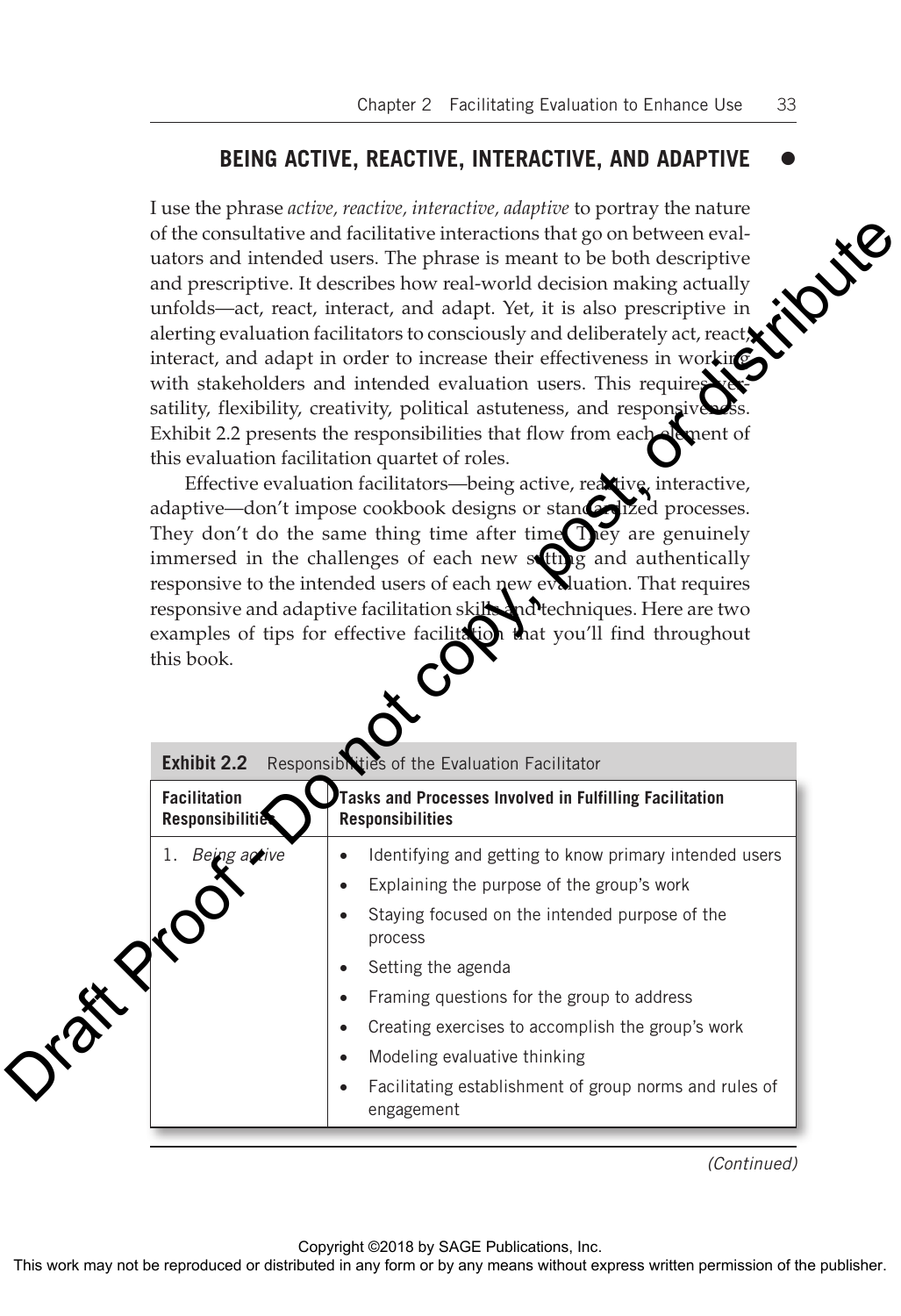| <b>Facilitation</b><br><b>Responsibilities</b> | Tasks and Processes Involved in Fulfilling Facilitation<br><b>Responsibilities</b>                                                                                                                                                                                                    |
|------------------------------------------------|---------------------------------------------------------------------------------------------------------------------------------------------------------------------------------------------------------------------------------------------------------------------------------------|
| 2. Being reactive                              | <b>Killy re</b><br>Designing a process appropriate to the characteristics,<br>$\bullet$<br>experiences, interests, and concerns of primary<br>intended users                                                                                                                          |
|                                                | Using language that is meaningful and understandable<br>$\bullet$                                                                                                                                                                                                                     |
|                                                | Responding to questions and issues that arise<br>$\bullet$                                                                                                                                                                                                                            |
|                                                | Dealing with problems, conflicts, dissents, and<br>$\bullet$<br>disagreements                                                                                                                                                                                                         |
|                                                | Assessing the group's knowledge and skills and<br>building evaluative capacity as needer and appropriate                                                                                                                                                                              |
| 3. Being<br>interactive                        | Being a real person to participants: the facilitator gets<br>$\bullet$<br>to know them and they get to know he facilitator                                                                                                                                                            |
|                                                | Establishing rapport, trust, and mutual respect<br>$\bullet$                                                                                                                                                                                                                          |
|                                                | Engaging in exchanges, lialogues, discussions, and<br>$\bullet$<br>deliberations as appropria                                                                                                                                                                                         |
|                                                | Being both facil and avaluator, thereby offering<br>the group evaluation expertise as needed and<br>appropriate                                                                                                                                                                       |
|                                                | Engaging the participants in monitoring and assessing<br>how the process is going and identifying markers of<br>progress toward desired results                                                                                                                                       |
| 4. Being adaptive.                             | Changing the process as needed                                                                                                                                                                                                                                                        |
|                                                | Reconfiguring time allotments as the work unfolds                                                                                                                                                                                                                                     |
|                                                | Introducing new techniques and exercises that move<br>the work forward                                                                                                                                                                                                                |
|                                                | Helping individual participants who may struggle with<br>$\bullet$<br>some parts of the process or have difficulties with<br>others in the group                                                                                                                                      |
|                                                | Monitoring the flow of the work and alternatively<br>nudging, pulling back, pushing, giving the group<br>space, getting the group back on task, solving<br>problems, working through bottlenecks, ensuring<br>engagement by all participants, and providing positive<br>reinforcement |
|                                                | Adapting the flow to ensure priority tasks are<br>$\bullet$<br>accomplished and desired outcomes achieved on time                                                                                                                                                                     |

**Exhibit 2.2** (Continued)

Copyright ©2018 by SAGE Publications, Inc.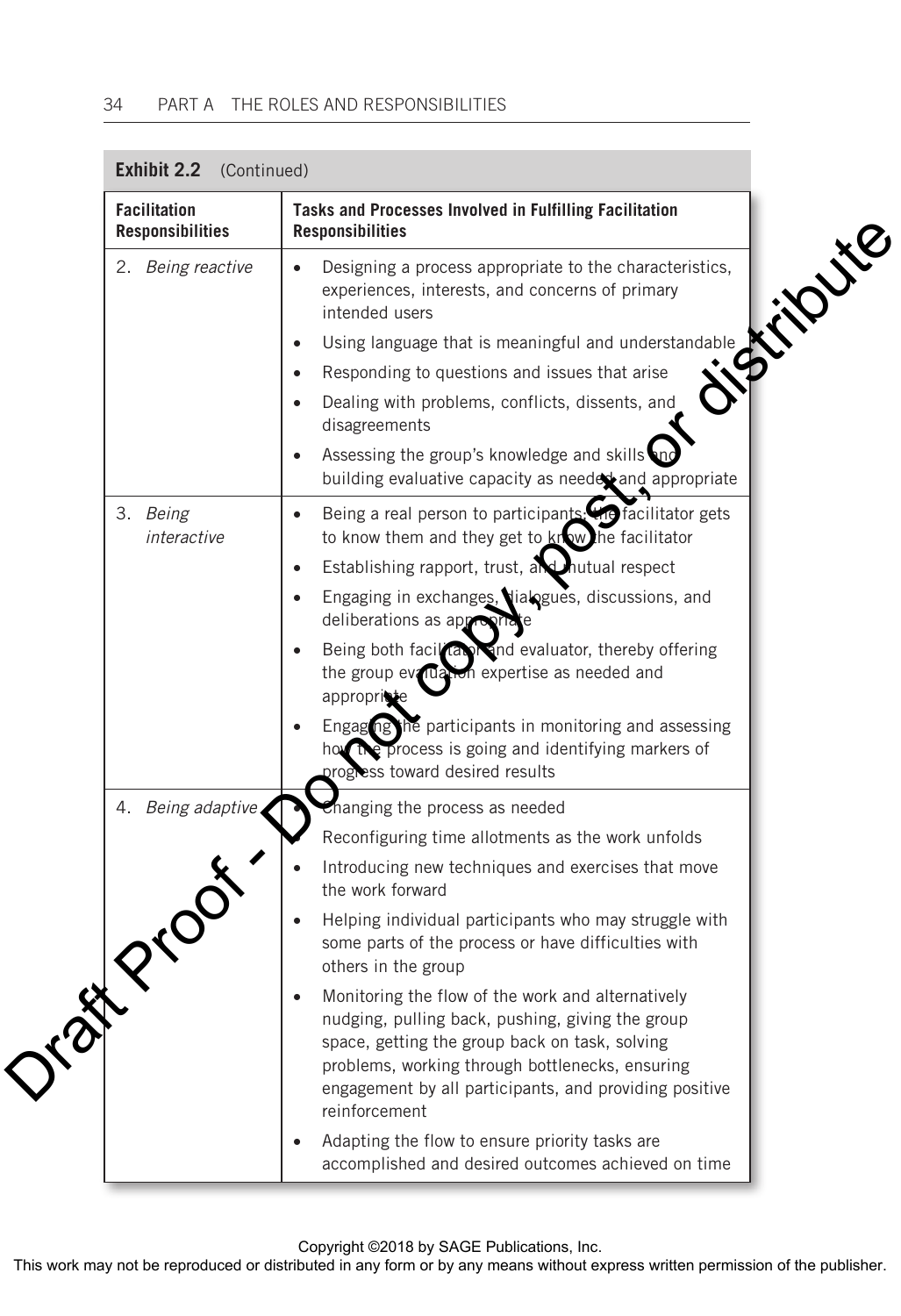#### **FACILITATION LESSONS**  $\bullet$

## **1. Facilitate High-Quality Interactions among and with Primary Intended Users**

Quality, quantity, and timing of interactions with intended users are all important—but quality is most important. A large amount of interaction between evaluators and users with little substance may backfire and actually reduce stakeholder interest. Evaluation facilitators must be strategic and sensitive in asking for time and involvement from busy people and be sure they're interacting with the right people at our relevant issues. Increased contact by itself is likely to accomplish little. Nor will interaction with the wrong persons (i.e., people who are not oriented toward use) help much. It is the nature and quality of interactions between evaluators and decision makers that is at issue. My experience suggests that where the right people are involved, the amount of direct contact can sometimes be reduced because the interactions that direct contact can sometimes be reduced because do occur are of such high quality. among and with Primary intended Users<br>
Coultjug ransition (stimal minimal information with intended users are<br>
all important—but quality is most important. A large amount of interac-<br>
tion between evaluations in duscas wi

# **2. Nurture Interest and Develop Capacity to Engage in Evaluation**

Evaluation facilitators will typically have to work to build and sustain interest in evaluat on use. Evaluation facilitation is part nurturance and part capacity building. Participants in an evaluation design process with low opinions of or little interest in evaluation may have had bad prior experiences or not have given much thought to the benefits of evaluation. Even people initially inclined to value evaluation will still often need support and encouragement to become effective information users.

 $\delta$ om stakeholders will come to the evaluation process with backgrounds and experiences that make them ready to fully engage. Others will need help, which means training and support to understand evaluation options, make methods choices, and interpret findings. This is usually a learnbydoing experience in which the evaluator is both facilitating the evaluation decision process while also teaching primary intended users about evaluation. This teaching is often subtle and implicit or may be overt and formal. However it is done, and to whatever extent it is done, involving primary intended users typically requires some attention to increasing their capacity to be effective evaluation users. There are things to learn. That learning is actually one of the benefits that those involved get from their involvement. I treat every session with intended users as both an engagement opportunity

Copyright ©2018 by SAGE Publications, Inc.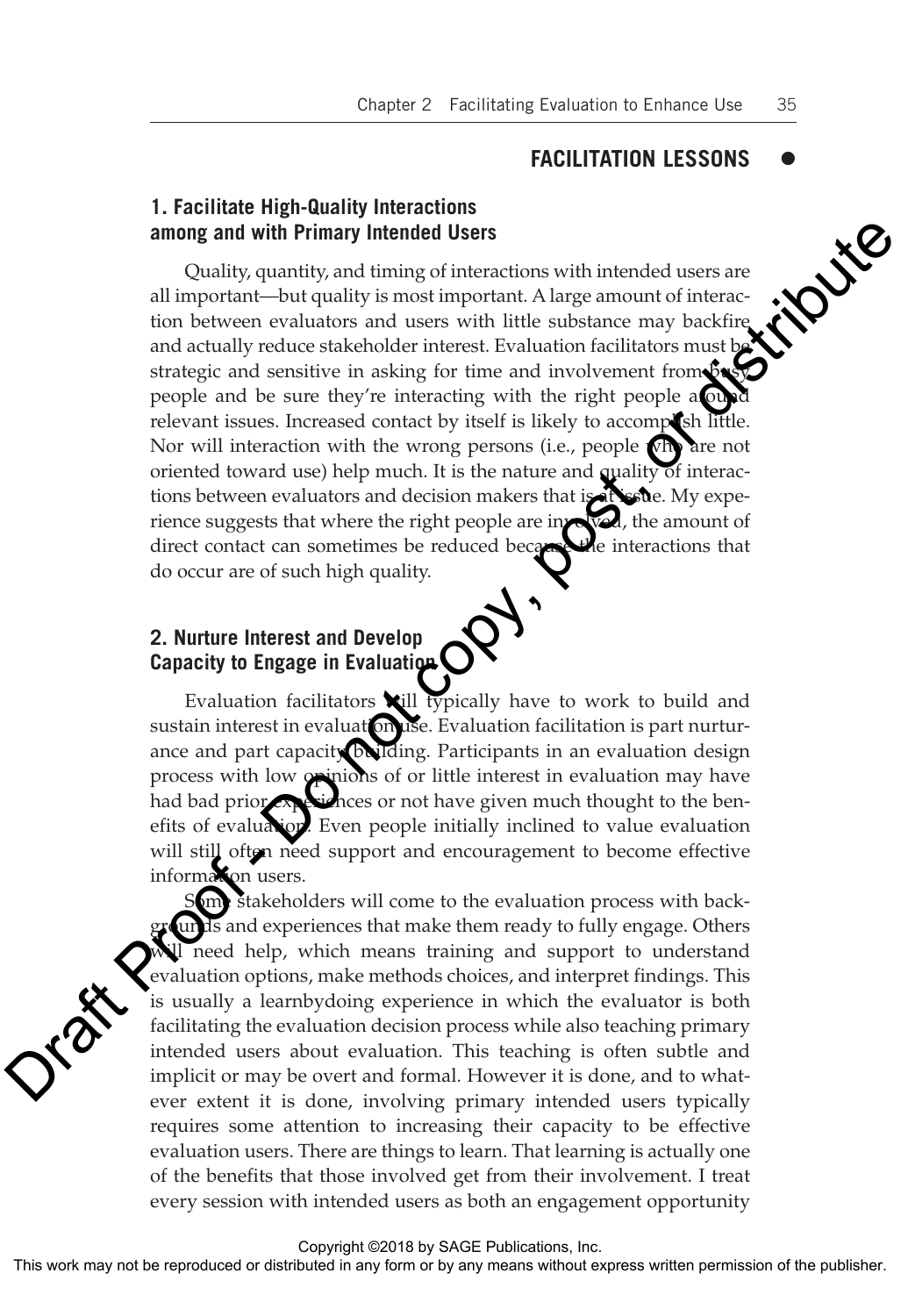to get work done on the evaluation and as a capacity-building opportunity to increase user competence. This increased competence serves both the immediate evaluation being worked on as well as future evaluations in which they may become involved.

## Practice Exercise

This chapter closes with a facilitation resource for assessing your readiness for evaluation facilitation. Read the purpose of the reflective proc tice exercise that follows, then complete the self-assessment instrument in Exhibit 2.3.

## **FACILITATION RESOURCES FOR SKILL ASSESSMENT AND DEVELOPMENT**  $\bullet$

- 1. *Assessing Evaluator Readiness for Evaluation Facilitation***.**  This chapter opened by presenting the range of evaluation competencies needed to work effectively as an evaluation professional. This includes interpersonal competence and evaluation facilitation skills. As **a baseline competency assessment**, this chapter concludes with a tool to help you assess your readiness for evaluation facilitation (see Exhibit 2.3). It's meant as a reflective practice tool to get ready for delving more deeply into the mindset and skills needed for effective evaluation facilitation as you proceed through this book. evaluations in which they may become involved.<br>
Practice Exercise<br>
This chapter closes with a facilitation respuce for assessing your read-<br>
reas for realisable notification. Read the purpose of the relies of particle in
	- 2. *Essential Competencies for Program Evaluators***, Jean King and Laurie Stevahn (2015)**: http://www.cehd.umn.edu/OLPD/ MESI/spring/2015/KingStevahn-EssentialCompetencies.pdf

3. *IAF Core Competencies***, IAF (2015)**: https://www.iaf-world .org/site/professional/core-competencies

4. *Developing Facilitation Skills***, Community Tool Box (2016)**:

http://ctb.ku.edu/en/table-of-contents/leadership/groupfacilitation/facilitation-skills/main

- 5. *Facilitation Skills: Developing Facilitative Leadership***, Pickett Institute Curriculum, ILJ (2002)**: http://www.ilj.org/ publications/docs/Facilitation\_Skills\_Developing\_Facilitative\_ Leadership.pdf
- 6. *Facilitator Guide*, **Tom Siebold**: http://www.workshopexercises .com/Facilitator.htm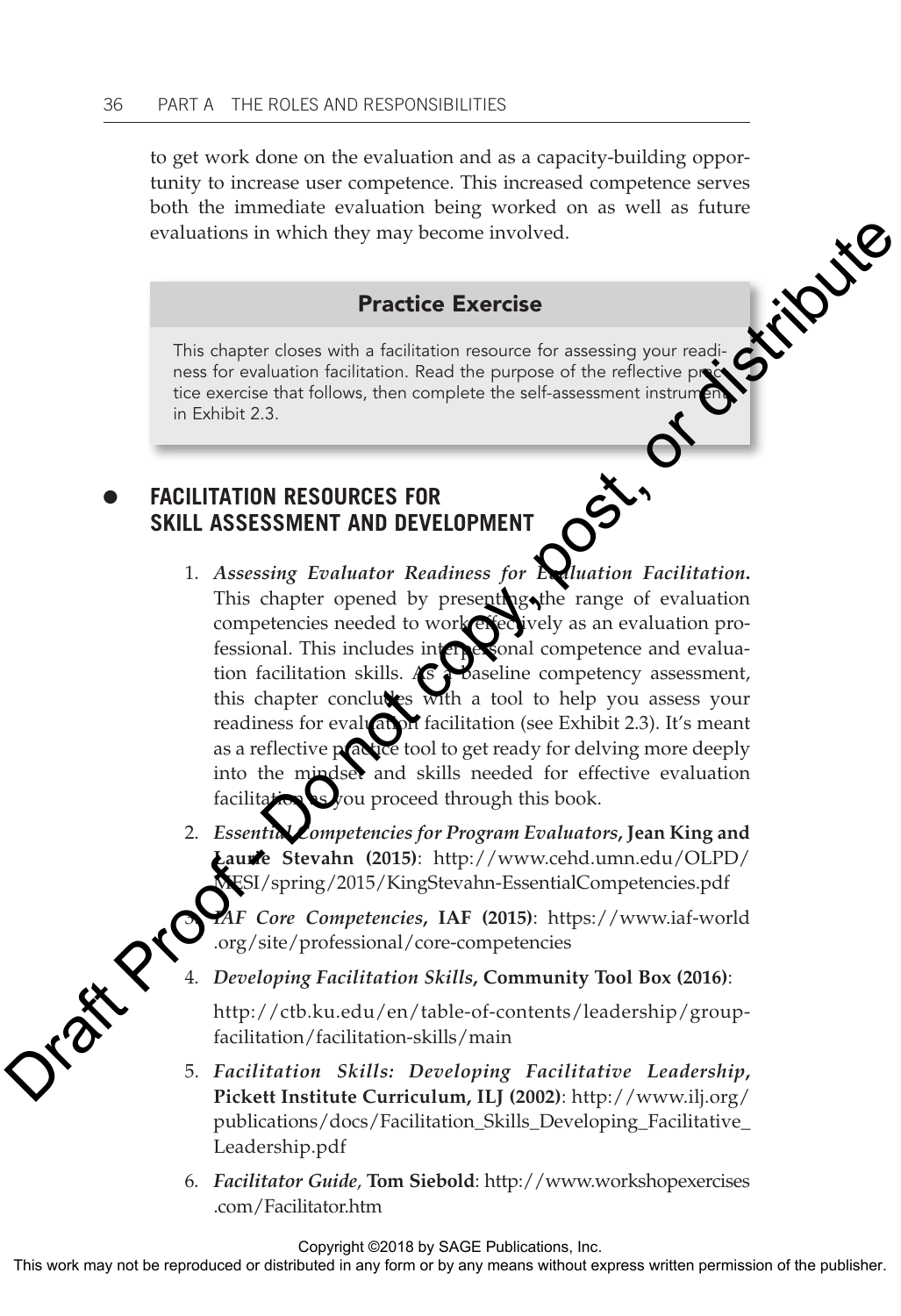| 1 marcoch.<br>$\mathbf O$<br>1. Explaining evaluation to<br>kills<br>perspectives and their<br>implications for group<br><b>Evaluation Facilitation S</b><br>Identifying diverse<br>coalesce around a<br>common purpose<br>Helping a group<br>non-evaluators<br>process<br>$\overline{\mathcal{N}}$<br>$\dot{\infty}$ | Comptent | stion Self-Assessment Inventory<br>I Am Fairly<br>Competent | I Have Some<br>Competence | Minimal to No<br>Competence<br>I Have | <b>Strengths</b> | Weaknesses |
|-----------------------------------------------------------------------------------------------------------------------------------------------------------------------------------------------------------------------------------------------------------------------------------------------------------------------|----------|-------------------------------------------------------------|---------------------------|---------------------------------------|------------------|------------|
|                                                                                                                                                                                                                                                                                                                       |          |                                                             |                           |                                       |                  |            |
|                                                                                                                                                                                                                                                                                                                       |          |                                                             |                           |                                       |                  |            |
|                                                                                                                                                                                                                                                                                                                       |          |                                                             |                           |                                       |                  |            |
| compromises among<br>conflicting positions<br>Negotiating<br>4.                                                                                                                                                                                                                                                       |          |                                                             |                           |                                       |                  |            |
| Popt.<br>Balancing group process<br>needs with work on<br>tasks<br>ξ.                                                                                                                                                                                                                                                 |          |                                                             |                           |                                       |                  |            |
| $\phi^{\text{F}}$<br>si d<br>Reading how a grou<br>progressing<br>$\dot{\circ}$                                                                                                                                                                                                                                       |          |                                                             |                           |                                       | Sistingste,      |            |

Copyright ©2018 by SAGE Publications, Inc.

37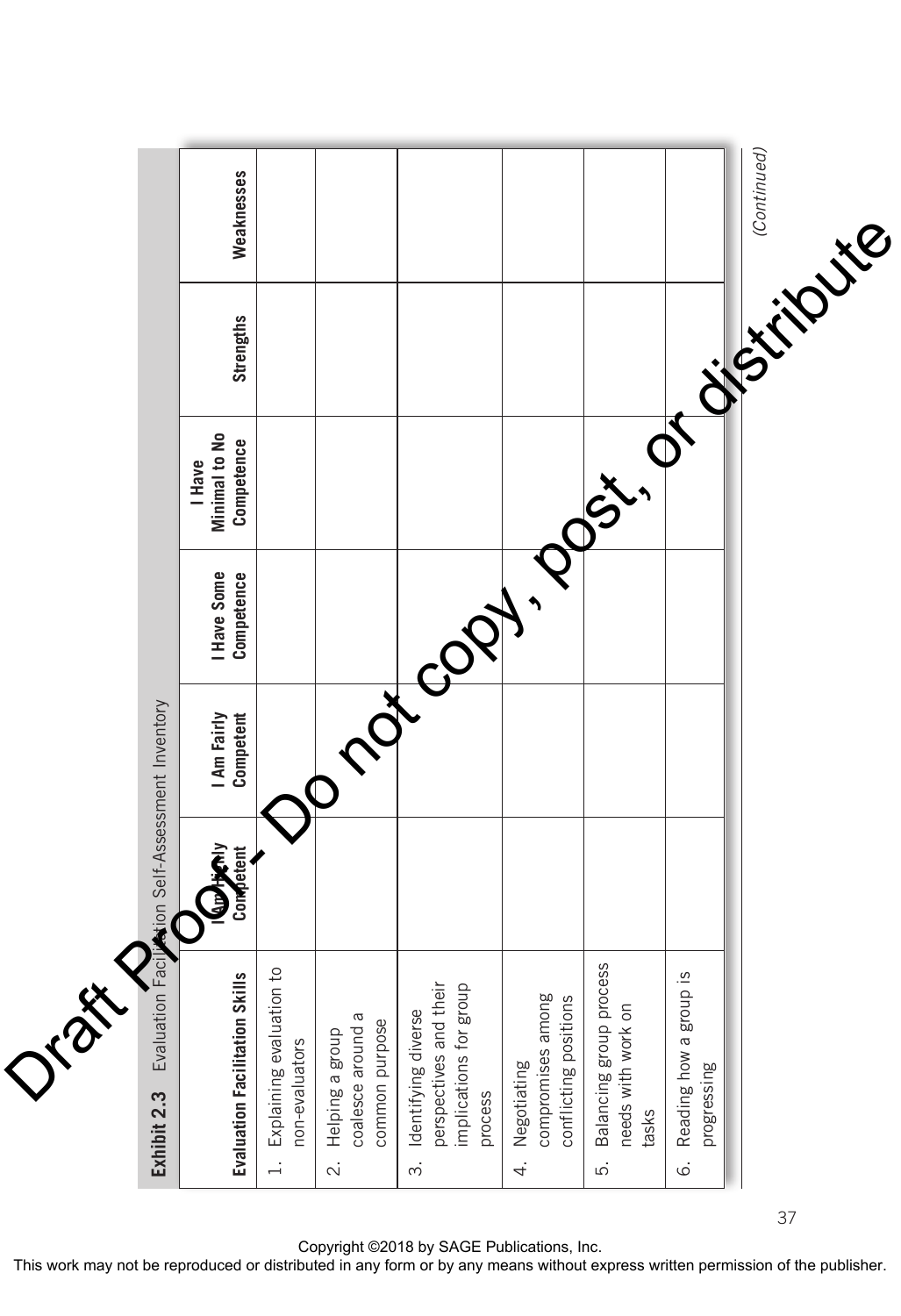

38

Copyright ©2018 by SAGE Publications, Inc.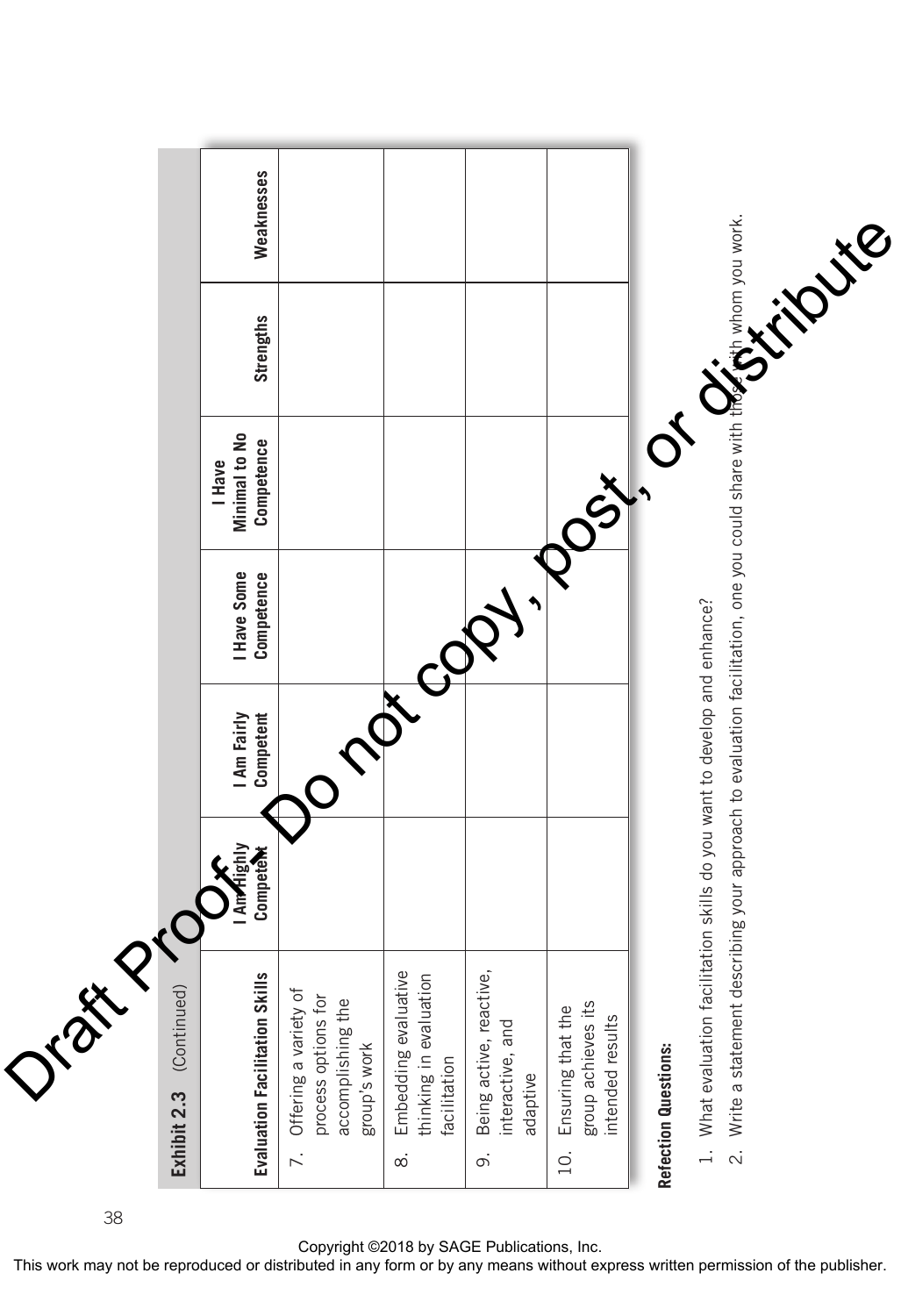- 7. *Facilitator's Guide to Participatory Decision-Making (3rd edition),* **Sam Kaner (2014)**
- 8. *Evaluation and Facilitation,* **Rita Sinorita Fierro, Alissa Schwartz, and Dawn Hanson Smart (2016)**
- 9. *Developing Facilitation Skills: A handbook for group facilitators (3rd edition),* **Patricia Prendville (2008)**
- 10. *Standards for Professional Learning, Facilitator Guide***, Learning Forward:** https://learningforward.org/docs/pdf/ facilitatorguide.pdf?sfvrsn=2
- 11. *Collaborative, Participatory, and Empowerment Evaluation*, **Chris Lysy**:

http://diydatadesign.com/courses/159186/lectures/2385827

# BETWEEN-CHAPTERS PORTA

*To guide us from one chapter to the next, I've invited experienced*  evaluation facilitators to share their reflections. These between-chapter portages are an opportunity to hear different voices and encounter *diverse perspectives on evaluation facilitation.*

MQP Intro: Jean King and I have worked together in Minnesota for some 40 years. She founded the Minnesota Evaluation Studies Institute, which has offered professional development opportunities annually for more than 20 years. She has led the evaluation profession in identifying essential evaluation competencies. Over the years, we've had lengthy discussions about virtually every aspect of evaluatice theory and practice. One of those discussions, long ago, was about facilitation being a core cross-cutting evaluation skill. Jean recognized that before anyone else and turned it into a facilitation-focused approach to evaluation she calls *interactive evaluation*. In this between-chapters portage, Jean ect on the centrality of facilitation to evaluation practice. Consumer the natural matrix and Solution Sittleting New Solution (1978)<br>
Schwartz, and Dawn Hanson Smart (2016)<br>  $D. Cred$  distribution Sittleting Racititation Sittleting Company fact<br>
Consuming for Professional Learning, Fa



# Interactive Evaluation Facilitation

by Jean A. King

*University of Minnesota and Minnesota Studies Evaluation Institute*

My first job after college was teaching English to five groups of seventh graders a day. While many have told me they can't imagine any worse fate, I absolutely loved it. My students helped me learn to be a good facilitator

## Copyright ©2018 by SAGE Publications, Inc.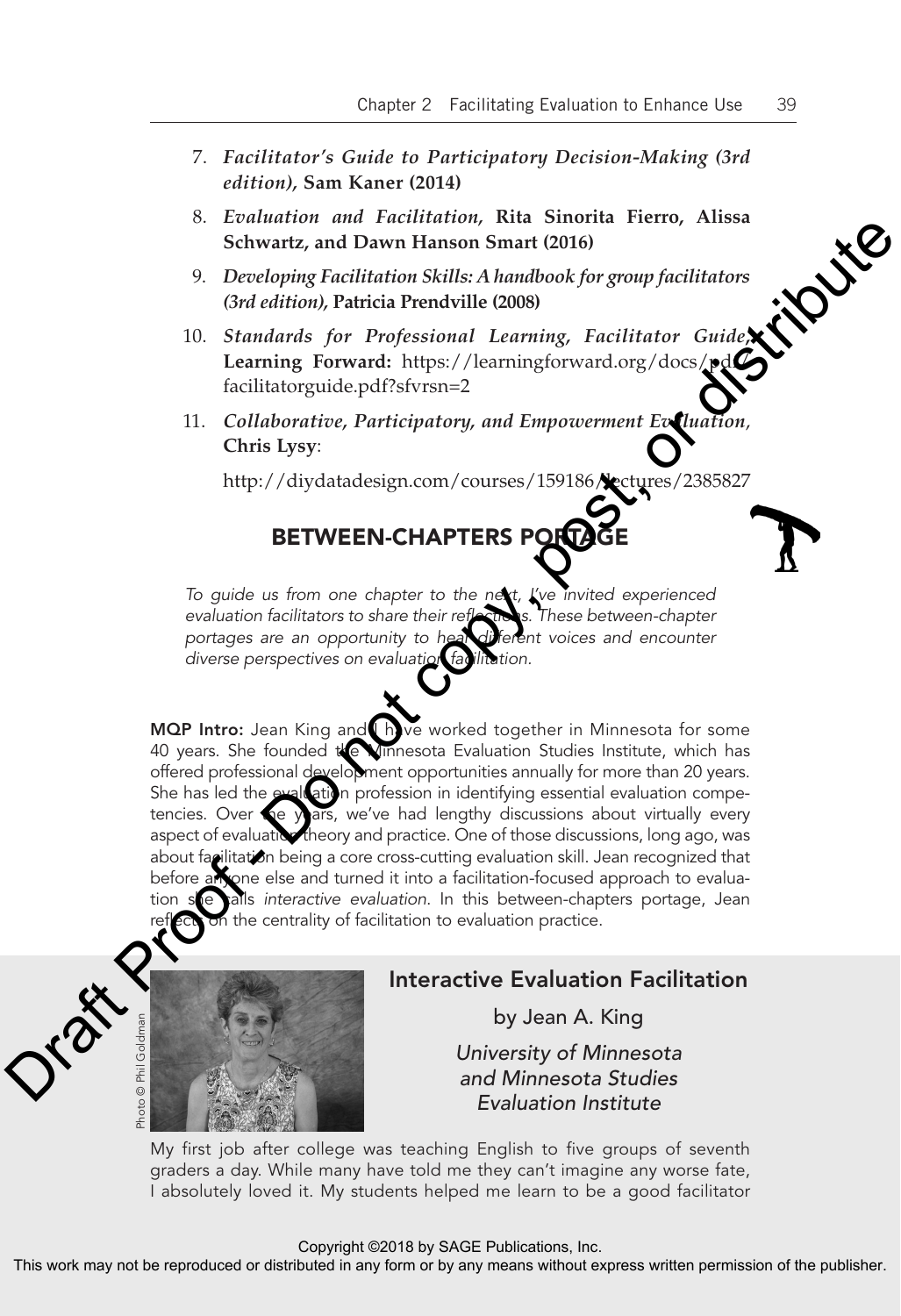because, when I wasn't, chaos reigned in Room 21 and it was exhausting. Nothing got done. So I figured out to juggle multiple balls simultaneously as I inevitably adapted whatever lesson I had planned to the situations that<br>arose each hour—how to engage David (who couldn't sit still) and manage<br>Chester (who loved to answer every question) and support Laura (who didn't<br>r arose each hour—how to engage David (who couldn't sit still) and manage Chester (who loved to answer every question) and support Laura (who didn't read easily) and all of their peers who kept me ever on my toes. These many years later, I still remember their faces and the incredible feeling of—as Mr. Kelts, our assistant principal, put it—"a successful lesson well taught."

Imagine my delight upon becoming an evaluator when I realized that the facilitation skills I'd learned at Boynton Junior High School applied equally we to my evaluation practice. My first evaluation involved an educational prode in a nearby district. My mentor, Jay Millman, needed someone who stood school teaching—did I ever—and asked me to meet with him and trict staff to figure out how to proceed. While there was considerably less squirming at that meeting than in my classroom, the different perspectives and potential conflict in the room required thoughtful facilitation, a bridging of two very different world views between the researchers and the school staff who would participate in the evaluation. Knowing both views, facilitated their coming together in a plan. Lesson learned: Facilitation is an essential skill set in an evaluator's tool kit because ultimately (as I have said elsewhere), all evaluation is participatory. Even those studies that are completely in the hands of the evaluators require interactions in context to ease the process from its beginning to its conclusion. ance each not co-from to grapp unit of the state of the state of the state of the state of the state of the state of the state of the state of the state of the state of the state of the state of the state of the state of t

That first evaluation took place 1978 and my practice over nearly 40 years has only affirmed what I learned early on. I would even go so far as to say that evaluation *is* facilitation because, absent the ability to get people to interact successfully and make the process straightforward, your evaluation may well be doomed to failure. What's frightening is that you may not realize it. If you, for example, can't get the office administrator who controls access to existing data to let you have it, you're stuck. If you're not able to manage a set of powerful stakeholders' negative interventions in a study, the evaluation can't be a success, even if it moves forward. If a proposed design mandates active participation of a sizeable group of diverse community members and you're not able to provide opportunities for meaningful interaction and trust building, the study is over before it begins. As a facilitator, an evaluator needs to be excruciatingly sensitive to what people are saying, doing, and to the extent possible—even thinking. It is a challenge.

or almost 20 years, I've been part of teams working on evaluator comencies, detailing the specific knowledge, skills, and dispositions that program evaluators need to be effective. Initial work at the turn of the century led to draft competencies (King, Stevahn, Ghere, & Minnema, 2001) and then to the *Essential Competencies for Program Evaluators* (Stevahn, King, Ghere, & Minnema, 2005). Over a decade later, I am leading a Competencies Task Force for the American Evaluation Association (AEA) as the latest step in the association's move to professionalize the field. If, then, evaluation is facilitation, where does facilitation fit among the competencies?

Some would argue that facilitation belongs to the interpersonal domain, and it surely does. Facilitation is literally central to all the interpersonal evaluator competencies, including the following:

## Copyright ©2018 by SAGE Publications, Inc.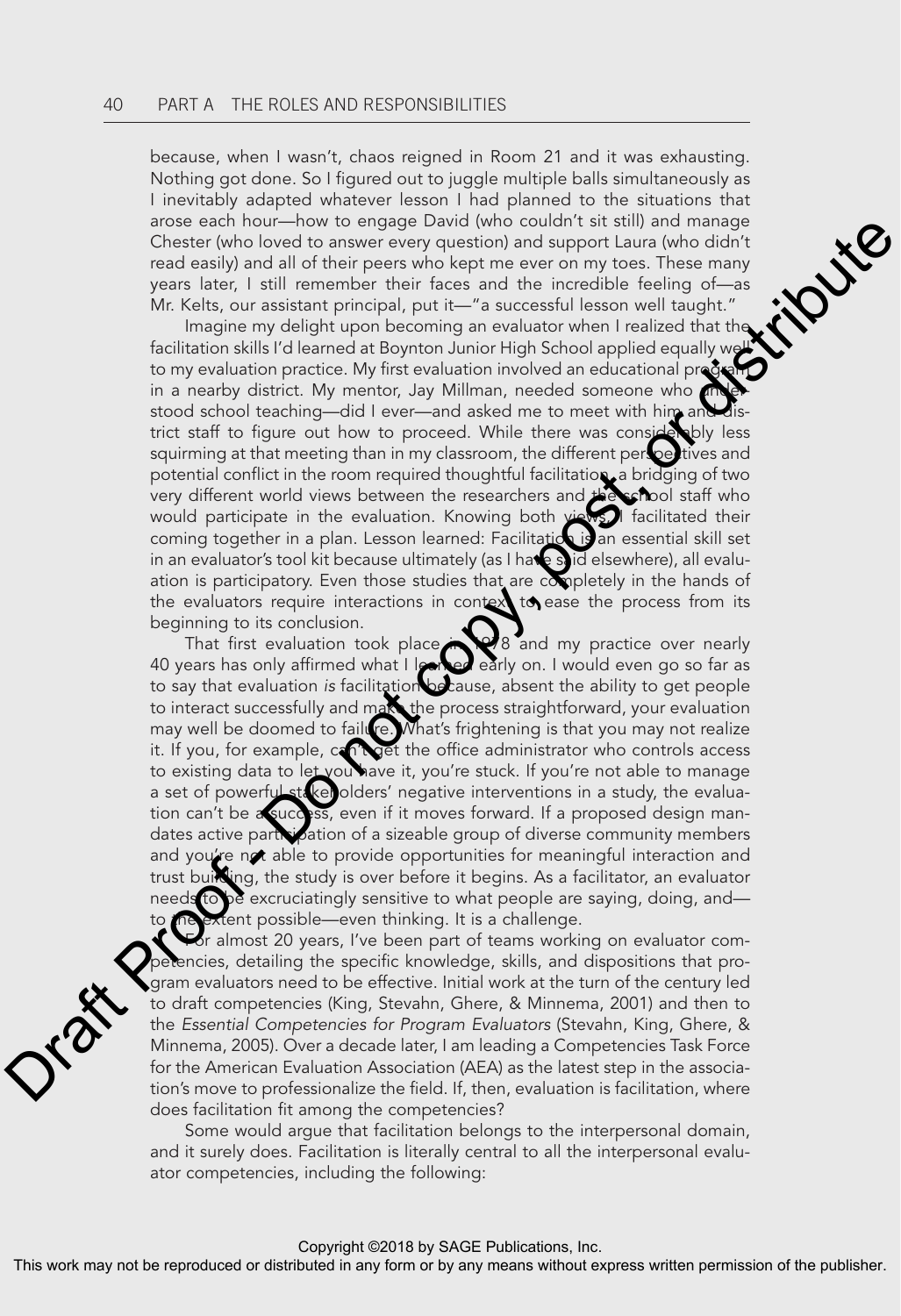5.1. Values positive interpersonal relations as foundational for effective evaluation practice.

uation practice.

5.2. Uses appropriate social skills to enhance interaction for effective eval-<br>uation practice.<br>5.6. Facilitates constructive interaction among those involved in the<br>evaluation.<br>5.9. Addresses conflicts and disputes constr 5.6. Facilitates constructive interaction among those involved in the evaluation.

5.9. Addresses conflicts and disputes constructively in evaluation (AEA, 2016).

But to say that facilitation is limited *only* to the interpersonal domain strikes me as inaccurate. Not surprisingly, facilitation for me is a skill set across domains of evaluator competencies. Consider the four remaining domain

- Professional—This domain focuses on what makes evaluato's distinct as practicing professionals. Being an ethical and culturally responsive professional evaluator who contributes to the general and public welfare requires the ability to interact successfully with many types of people in many different settings. Included here, too, is reflective practice among groups of evaluators. This requires facilitation skills.
- Methodology—Imagine designing an evaluation that includes evaluators who are committed to competing methodological framings or a team of evaluators making sense of data triangulated from different methods and sources. This requires facilitation skills.
- Context—Every evaluation setting is unique, a specific place that changes continually over time. Evaluators must be able to facilitate viable studies within *any* of the settings they enter, including engaging stakeholders with differing perspectives and attending to the information needs of intended users. This requires facilitation skills.
- Management—This domain focuses on evaluation logistics—schedules, time lines, budget, and technology. Arranging these details requires frequent interaction with multiple stakeholders. This, too, requires **r**cilitation skills.

the importance of facilitation skills across all five competency s, it surprises me how little attention appears to be paid to teaching m either in university programs or professional development sessions. My colleague Laurie Stevahn and I wrote our book, *Interactive Evaluation Practice*  (King & Stevahn, 2013), to detail what we had learned about facilitating evaluations. While there are no guarantees—trust me, I still experience the occasional facilitation flop, that person who either can't or will not cooperate or that group that simply can't get along—the good news is that evaluators *can* learn these uation practice.<br>
5.6. Froclutes constructive interaction among those involved in the evaluation<br>
constraints and disputes constructively in evaluation (AEA, 2016).<br>
But to say that fisclitation is interaction is interact skills and in doing so, to my mind, improve their practice.